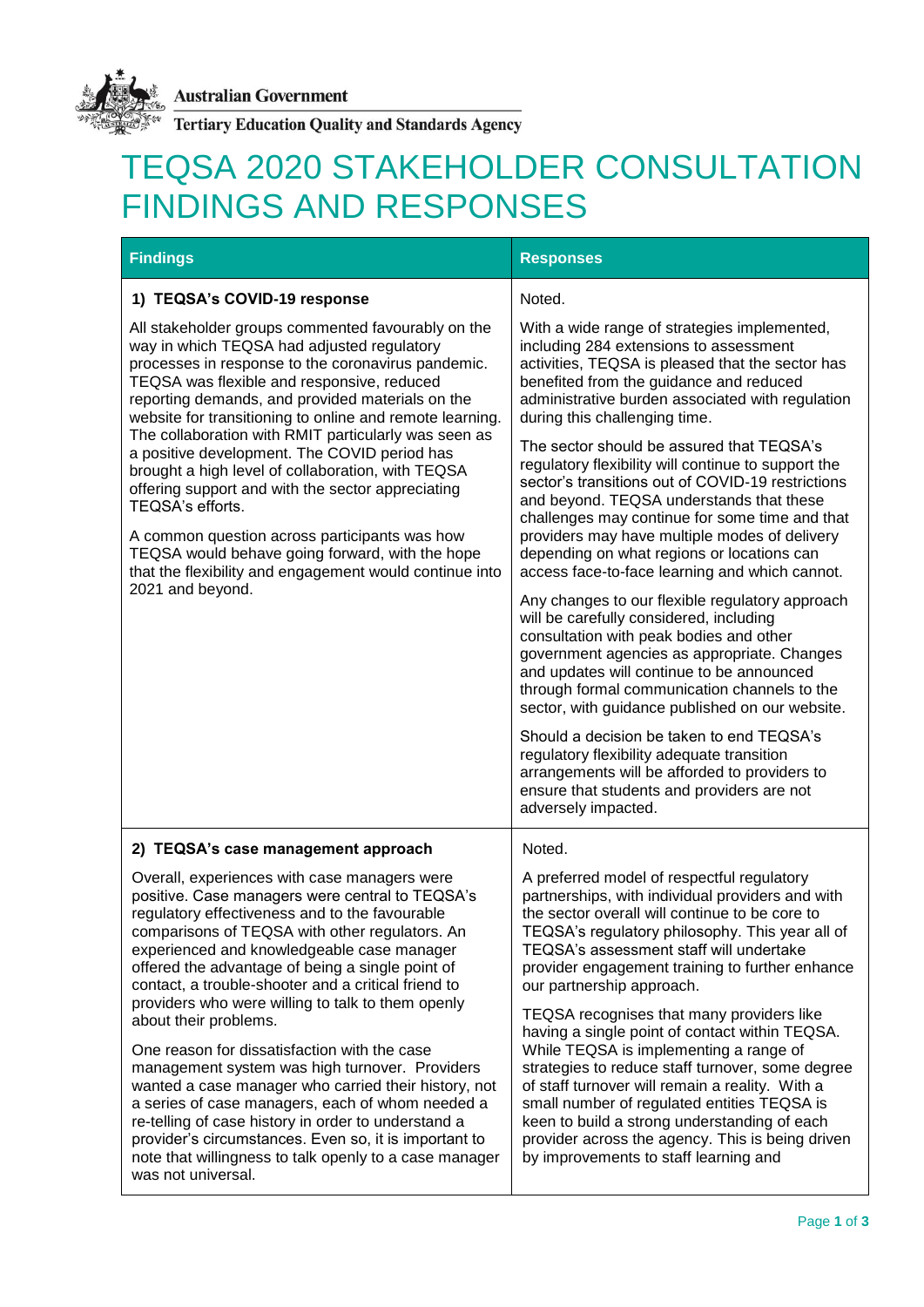| <b>Findings</b>                                                                                                                                                                                                                                                                                                                                                                                                                                                                                                          | <b>Responses</b>                                                                                                                                                                                                                                                                                                                                                                                   |
|--------------------------------------------------------------------------------------------------------------------------------------------------------------------------------------------------------------------------------------------------------------------------------------------------------------------------------------------------------------------------------------------------------------------------------------------------------------------------------------------------------------------------|----------------------------------------------------------------------------------------------------------------------------------------------------------------------------------------------------------------------------------------------------------------------------------------------------------------------------------------------------------------------------------------------------|
|                                                                                                                                                                                                                                                                                                                                                                                                                                                                                                                          | development, systems, processes, and improved<br>record keeping.                                                                                                                                                                                                                                                                                                                                   |
|                                                                                                                                                                                                                                                                                                                                                                                                                                                                                                                          | Where case managers do change, TEQSA<br>endeavours to ensure there is an adequate<br>transition. It is critical that providers feel able to<br>speak openly with their case manager, or any<br>other member of the TEQSA team.                                                                                                                                                                     |
|                                                                                                                                                                                                                                                                                                                                                                                                                                                                                                                          | If a provider's relationship with their case<br>manager is not conducive to an open dialogue,<br>then providers are encouraged to escalate the<br>matter to the Executive Director of Regulatory<br>Operations so that this can be resolved.                                                                                                                                                       |
| 3) TEQSA's transparency, openness,<br>consultation and communications                                                                                                                                                                                                                                                                                                                                                                                                                                                    | (1) Noted. TEQSA will review its guidance to<br>ensure the pathway to self-accrediting authority<br>(SAA) is clear, including the criteria for<br>achievement. Recent review of the Provider<br>Category Standards (PCS) recommends<br>changes to the eligibility criteria related to SAA.<br>These changes are designed to provide further<br>clarity to prospective providers and the regulator. |
| Overall, the sector was positive on TEQSA's<br>transparency, openness, consultation and<br>communication efforts.                                                                                                                                                                                                                                                                                                                                                                                                        |                                                                                                                                                                                                                                                                                                                                                                                                    |
| Providers called for clearer understanding and<br>TEQSA leadership in four areas:                                                                                                                                                                                                                                                                                                                                                                                                                                        |                                                                                                                                                                                                                                                                                                                                                                                                    |
| (1) Providers saw self-accreditation as a slippery<br>concept in terms of the criteria for achievement;                                                                                                                                                                                                                                                                                                                                                                                                                  | (2) Noted. TEQSA is mindful of it regulatory<br>principles as expressed in the TEQSA Act.<br>TEQSA will continue to operate consistent with<br>those principles. This extends to the operation of<br>the newly formed Higher Education Integrity Unit,<br>which will have a strong focus on guidance, good<br>practice and capacity building across the sector.                                    |
| (2) Self-accredited providers expressed concern about<br>TEQSA over-reaching its remit, a topic that came up<br>more broadly and more specifically in the context of<br>the proposed integrity unit;                                                                                                                                                                                                                                                                                                                     |                                                                                                                                                                                                                                                                                                                                                                                                    |
| (3) Misunderstandings in the use of guidance notes by<br>TEQSA and providers continues to cause annoyance;<br>and                                                                                                                                                                                                                                                                                                                                                                                                        | (3) Noted. TEQSA's guidance notes are not<br>instructional or 'how to' documents for<br>compliance with the HES framework. The                                                                                                                                                                                                                                                                     |
| (4) The breadth of experience and spirit of innovative<br>inquiry present in external experts was challenged.                                                                                                                                                                                                                                                                                                                                                                                                            | guidance notes aim to assist providers with the<br>interpretation and application of the Standards.<br>TEQSA recognises that every provider's context<br>is different. As such, the facts and evidence a<br>provider draws on to demonstrate compliance<br>with the Standards will be considered on its own<br>merits.                                                                             |
|                                                                                                                                                                                                                                                                                                                                                                                                                                                                                                                          | (4) Noted. TEQSA has put a considerable effort<br>into developing the diversity of the experts held<br>within its register and this work will continue into<br>2020-21.                                                                                                                                                                                                                            |
| 4) TEQSA 2019 Conference                                                                                                                                                                                                                                                                                                                                                                                                                                                                                                 | Noted.                                                                                                                                                                                                                                                                                                                                                                                             |
| The TEQSA conference was highly valued,<br>particularly by independent providers. Networking and<br>learning what others were doing and TEQSA's<br>priorities were regarded as tangible benefits. More<br>generally, the conference was seen as an opportunity<br>to learn, share information, discuss issues with<br>TEQSA, meet with case managers and strengthen<br>what has been referred to here as relational,<br>responsive regulation, or in the words of providers "a<br>maturing, developmental relationship." | TEQSA lowered the registration cost for the 2019<br>conference by 30% on the previous year's fees.                                                                                                                                                                                                                                                                                                 |
|                                                                                                                                                                                                                                                                                                                                                                                                                                                                                                                          | The TEQSA conference needs to provide for<br>attendees who operate within a hugely diverse<br>sector. Policy-oriented presentations are<br>welcomed as much as operational-oriented paper<br>submissions, all on the proviso they appropriately<br>align with the conference theme each year.                                                                                                      |